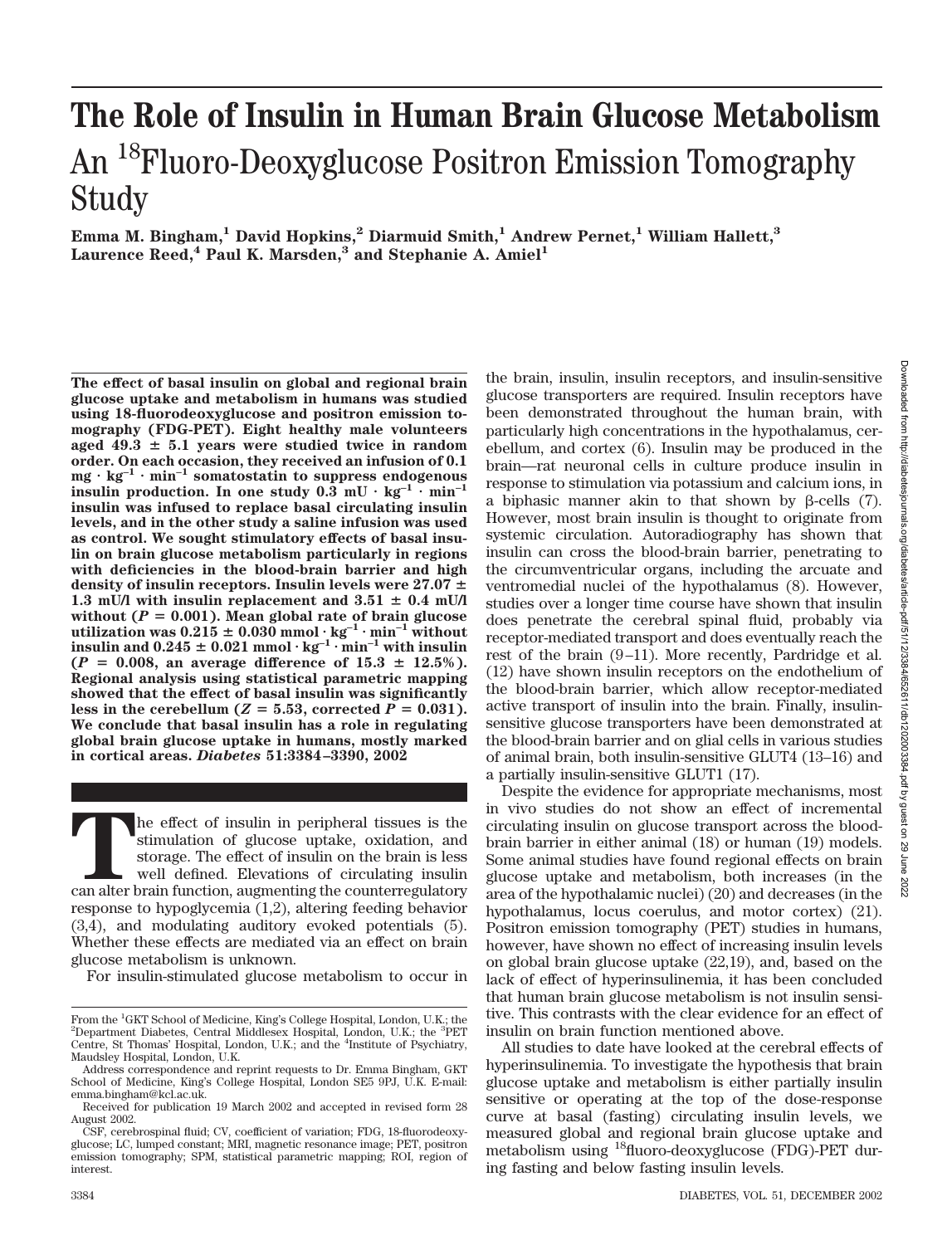## **RESEARCH DESIGN AND METHODS**

Eight male volunteers (aged  $49.3 \pm 5.1$  years [range 42-58] and BMI <30 kg/m2 ) were studied. Fully informed written consent was obtained before the study. The protocol was approved by the ethics committee of St. Thomas' NHS Trust and ARSAC (Administration of Radioactive Substances Advisory Committee) and conformed to the Helsinki Declaration. Volunteers were excluded if they had an abnormal fasting plasma glucose or  $HbA_{1c}$ , had significant cardiovascular disease, or were taking any regular medication, as detected during a screening examination.

**Study protocol.** Each subject was studied twice, between 2 and 8 weeks apart, with FDG-PET to measure global and regional brain glucose uptake. Subjects were studied at the same time on each occasion, after an overnight fast. Samples for later measurement of insulin were taken throughout the study. A T<sub>1</sub>-weighted magnetic resonance image (MRI) of the brain was performed on a separate day to coregister with the PET images for anatomical definition.

**Infusion protocol.** On the morning of the study, an intravenous catheter was inserted into a vein in the antecubital fossa of the dominant arm using aseptic technique and intradermal lidocaine 1% for skin anesthesia. This catheter was used for the infusion of fluids and drugs. After checking for a collateral circulation, a second catheter was placed in the radial artery of the nondominant hand, again with aseptic method and skin anesthesia. This was for continuous sampling of arterial blood sampling throughout the study. At time 0 min, infusions were started. For all PET studies, somatostatin was infused at  $0.1mg \cdot kg^{-1} \cdot min^{-1}$  to suppress basal insulin secretion (23). Subjects were randomized to receive either  $0.3 \text{ mU} \cdot \text{kg}^{-1} \cdot \text{min}^{-1}$  regular human insulin (human Actrapid; NovoNordisk, Copenhagen, Denmark) diluted in a 4% saline solution of autologous blood or a control saline infusion first, with the alternative study second. Arterial plasma glucose was monitored every 5 min using a glucose oxidase method (Yellow Springs Instruments, Yellow Springs, OH) and maintained at euglycemia using 20% glucose i.v. (Baxter Healthcare, Norfolk, U.K.) if necessary. At the end of the scanning period, somatostatin and insulin (if used) were stopped and glucose infusion continued. Subjects were removed from the scanner and given lunch. The glucose infusion was stopped and the intravenous lines removed once plasma glucose was  $>5.5$ mmol/l without glucose infusion.

**Scanning protocol.** After insertion of the intravascular lines, the subject was made comfortable in the PET scanner (CTI ECAT 951R scanner, axial field view 10.8 cm, in-plane spatial resolution 6.5 mm; CTI/Siemens, Knoxville, TN). The subject's head was aligned axially to the orbito-meatal line, secured by a restraining strap, and the position was monitored using a laser grid. Sensory disturbance was standardized by studying subjects with their eyes shut and with background scanner noise. Before injection of tracer, a 10-min transmission scan used to correct for photon attenuation was performed. After 90 min, when the glucose kinetics for somatostatin with or without insulin were in steady state, a single dose of  $\sim$ 185 MBq of 18 FDG, made up to 10 ml with normal saline, was injected peripherally over 10 s, and the injection line was then flushed with 10 ml normal saline. Dynamic scanning was started, taking 26 frames of variable duration over 90 min. Continuous on-line blood sampling to detect tracer levels was started 1 min before tracer injection at a rate of 5 ml/min for 15 min and then 2 ml/min for 15 min (IVAC 572 peristaltic pump; Eli Lilly, San Diego, CA). This blood was drawn through a Bismuth Germinate Oxalate Crystal Fluid Analyzer (Allogg, Stockholm, Sweden). Timed 2-ml hand-drawn arterial blood samples were taken at 5-min intervals throughout the scan for cross calibration of the fluid analyzer data with a well counter (calibrated to the PET scanner) and measurement of plasma glucose. The fluid analyzer data and timed samples were used to derive an arterial plasma input function for each study. PET images were reconstructed by filtered backprojection and smoothed with a Hanning 0.5 filter. This gave a spatial resolution of 8.5 mm full-width at half maximum transaxially and axially. Reconstructed images were displayed in a  $128 \times 128 \times 31$ –voxel format, each voxel measuring  $2.0 \times 2.0 \times 3.43$  mm. The FDG uptake images were created by summation of the images acquired 30–90 min postinjection. **Image analysis**

*Whole-brain rate of glucose uptake with and without insulin.* For each PET study, the dynamic PET image data and the arterial input function were combined to produce a parametric image of the rate of glucose utilization using the generic method described by Patlak et al. (24). This method requires that concentrations of unbound FDG in plasma and tissue rapidly reach equilibrium, and that phosphorylated FDG remains trapped in tissue for the duration of the study and has been validated for FDG in the brain (25). The method gives a value for the rate of glucose uptake in absolute units, where the rate of uptake is the product of the plasma glucose concentration and the rate constant for glucose uptake. It therefore provides a measure of the rate of glucose utilization that is independent of changes in the arterial tracer and glucose concentration between subjects and between studies. To provide a quantitative value for the rate of glucose uptake, it is necessary to apply a "lumped constant" (LC), which accounts for the difference in behavior between FDG and native glucose. We have used the standard value of 0.52 for LC (26). The average whole-brain rate of glucose uptake was calculated for the two different conditions, i.e., with or without basal insulin replacement, by the addition of all brain image slices after application of a 40% threshold to exclude noncerebral tissue activity.

**Regional brain FDG uptake with and without insulin.** To identify regional differences in brain glucose uptake in the presence or absence of insulin, a statistical package specifically designed for comparing PET brain images was used. Statistical parametric mapping (SPM) was performed using the SPM99 program (Wellcome Department of Cognitive Neurology, London, U.K., implemented in Matlab 4.2c, Mathworks, Sherborn, MA). In SPM, images are transformed into a common anatomical space, and a statistical analysis identifies significant differences between groups of data (in our case, with or without basal insulin replacement) on a voxel-by-voxel basis. Brain regions where significant differences are found are displayed as a new parametric image, where the image intensity at any point is related to the statistical significance. The SPM map can be displayed superimposed on a standard MRI anatomical image to identify the anatomical locations of statistically significantly different regions. SPM analysis was performed on the summed raw FDG uptake images, as this has been demonstrated to be most sensitive to small regional change (27). The effect of variation in whole-brain FDG uptake from variations in injected activities, plasma glucose concentrations, and plasma FDG concentrations was removed using a voxel-by-voxel ANCOVA, with values for mean whole-brain uptake as the confounding covariate. Clusters of voxels surviving a threshold  $Z$  score  $>$  3.0 (omnibus threshold  $P$  < 0.001) were considered to show significant differences (28,29). To enhance anatomical localization, the locations of volumes of change were displayed by rendering the maximum intensity map onto orthogonal planes of a highresolution T<sub>1</sub>-weighted MRI brain scan in Talairach space provided with the SPM99 software. Voxel clusters with a highly significant *P* value after correction for multiple comparisons were identified to anatomical regions using the Talairach coordinates.

**FDG uptake in specific areas.** The SPM analysis does not provide values for the magnitude of the regional differences it identifies. To quantify any regional changes, regions of interest (ROIs) were placed manually on each subject's MRI image in anatomical areas corresponding to those suggested by published work on insulin receptor location and those identified by the SPM analysis as exhibiting significant differences. These ROIs were then transferred from the anatomical MR images onto the PET images following coregistration of the MRI and PET images (30). Raw images of FDG uptake, while not providing quantitative values in absolute units, have a much higher signal-to-noise ratio than the parametric described above. The rate of glucose utilization for the cerebral cortex was measured by transferring ROIs directly onto the Patlak images, but for smaller regions. Rates of glucose utilization were obtained by measuring the ROI–to–whole-brain ratio from the FDG uptake image and multiplying this by the whole-brain rate of glucose utilization derived above. **Biochemical analysis.** Plasma insulin was measured by radioimmunoassay (Diagnostic Systems Laboratories, London, U.K.) with a sensitivity of 1.3 mU/l. The intra-assay coefficient of variation (CV) was 8.3% at 4.8 mU/l, 4.5% at 17.6 mU/l, and 6.4% at 54.6 mU/l. The interassay CV was 12.2% at 4.9 mU/l, 9.9% at 16.2 mU/l, and 4.7% at 52.9 mU/l, with 50% cross-reactivity for proinsulin and split products.

C-peptide was measured by radioimmunoassay (Diagnostic Systems Laboratories) with a sensitivity of 0.01 ng/ml. The intra-assay CV was 3.3% at 1.8 ng/ml, 4.3% at 4.3 ng/ml, and 7.9 at 9.7 ng/ml. The interassay CV was 5.3% at 1.6 ng/ml, 2.4% at 1 ng/ml, and 5.1% at 9.7 ng/ml.

**Statistical analysis.** Data are presented as means  $\pm$  SD. Data were compared using paired Student's *t* tests, using SSPS for Windows 10.5 (SPSS, Woking, U.K.), and differences were regarded as statistically significant if *P* values were  $\leq 0.05$ . Raw FDG-PET data were compared by SPM as described above.

#### **RESULTS**

Mean plasma glucose was  $5.6 \pm 0.6$  mmol/l during somatostatin alone and  $5.2 \pm 0.4$  mmol/l during somatostatin plus insulin infusion  $(P = 0.038)$ . The increment during somatostatin alone was confined to the last 30 min of scanning (Fig. 1) and is adjusted for in the PET analysis (see RESEARCH DESIGN AND METHODS).

Somatostatin alone suppressed insulin levels to 3.51  $\pm$ 0.4 mU/l. Levels were eightfold higher during somatostatin plus insulin infusion at  $27.07 \pm 1.3$  mU/ml,  $P = 0.001$  (Fig.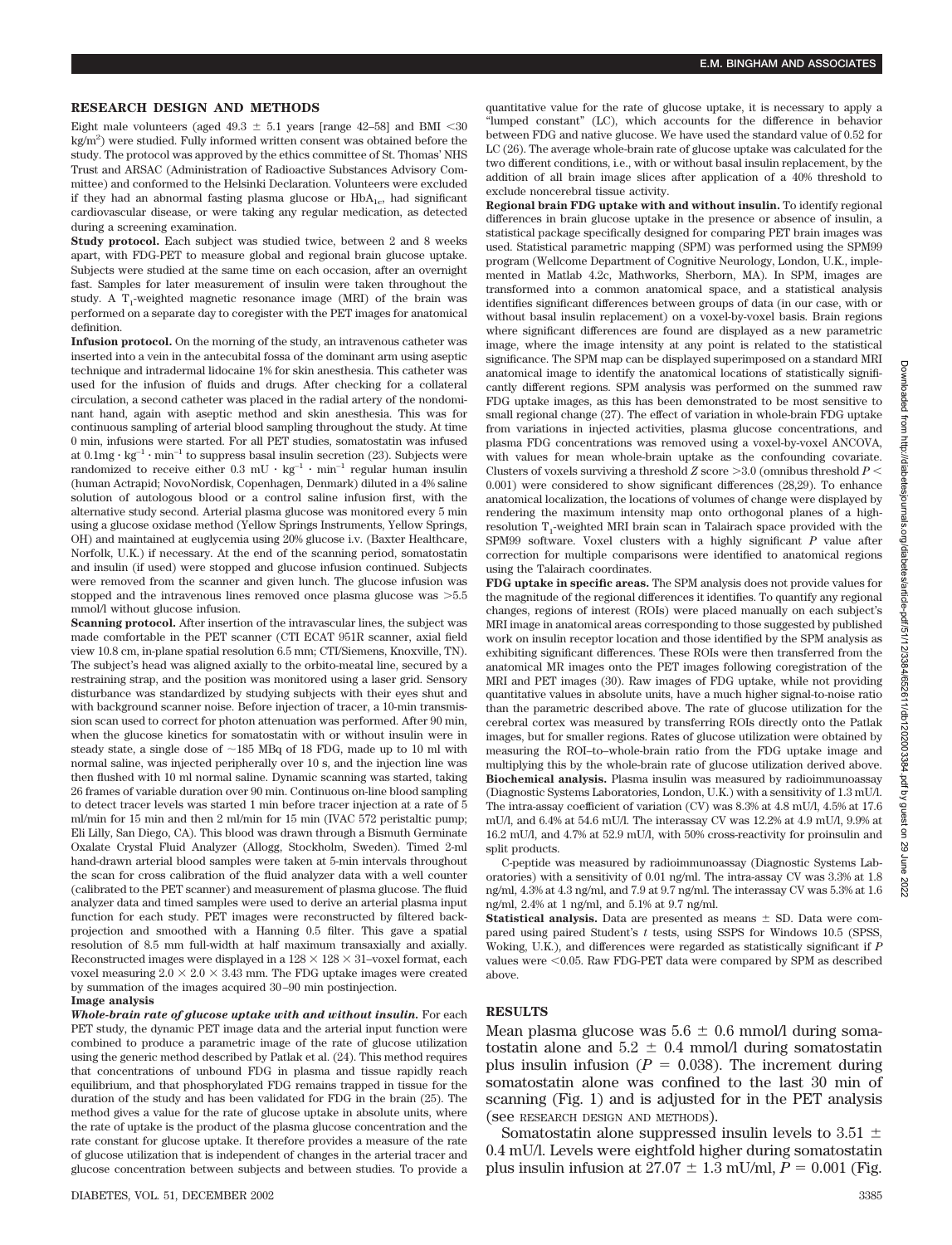

**FIG. 1. Mean plasma glucose levels 1 SD with insulin (–** $\bar{O}$ **–) and without insulin (–** $\bar{F}$ **–) infusion.**

2), not significantly different from the basal presomatostatin levels  $(14.9 \pm 15.3 \text{ mU/ml}, P = 0.1)$ . C-peptide—a measure of endogenous insulin production—was suppressed to near zero during the period of the scan for both studies (Fig. 3). Absolute glucose infusion during the scanning period was more when insulin was infused than when no insulin was infused (292.45 vs. 13.35 mg/kg,  $P =$ 0.0005).

# **Image analysis**

*Whole-brain rate of glucose utilization with and without insulin.* Global brain rates of glucose uptake for all subjects increased in all eight subjects in the presence of basal insulin (Fig. 4). The average global cerebral metabolic rate of glucose was  $0.215 \pm 0.030$  mmol  $\cdot$  kg<sup>-1</sup>  $\cdot$  $min^{-1}$  without insulin and  $0.245 \pm 0.021$  mmol  $\cdot$  kg<sup>-1</sup>  $\cdot$  min<sup>-1</sup> with insulin replacement,  $P < 0.008$ . The rate of glucose utilization for the whole-brain was  $15.3 \pm 12.5\%$  higher in the presence of basal insulin levels.

**Regional brain FDG uptake with and without insulin.** The SPM image in Fig. 5 indicates the areas where the relative FDG uptake (compared with the average wholebrain value) differed significantly between the two insulin levels. The highlighted areas include the cerebellum and areas of the brain stem. In the presence of basal insulin, compared with no insulin, there was a significantly reduced relative tracer uptake in both the right and left cerebellar lobes (corrected  $P = 0.031$ ,  $Z = 5.53$  and corrected  $P = 0.052$ ,  $Z = 5.37$ , indicating that the increase identified by the global analysis was less in these regions than in the rest of the brain. The loss of difference in the inferior cerebellum when the SPM data are projected onto an anatomical MRI scan occurred because the PET scan did not include the lowest levels of the cerebellum. The change in relative tracer uptake in the brain stem did not reach statistical significance. For the rest of brain, there were no relative differences, and these nonhighlighted areas were therefore responsible for the increase in global glucose uptake with basal insulin identified above.

**Quantitative rates of glucose utilization in specific brain areas.** Values for the rate of glucose utilization in ROIs placed in the cerebellum, a brain stem region, and the cortex are given in absolute units in Table 1. In agreement with the SPM analysis, while the cerebellum shows a slightly higher rate in the presence of insulin, the increase was small and nonsignificant. The brain stem showed no significant change. The average increase in the cortex was similar to that for whole-brain.

# **DISCUSSION**

Our study results challenge the accepted view that human brain glucose uptake is an entirely insulin-independent



**FIG. 2. Mean insulin levels 1 SD with insulin (–**E**–) and without insulin (–**f**–) infusion.**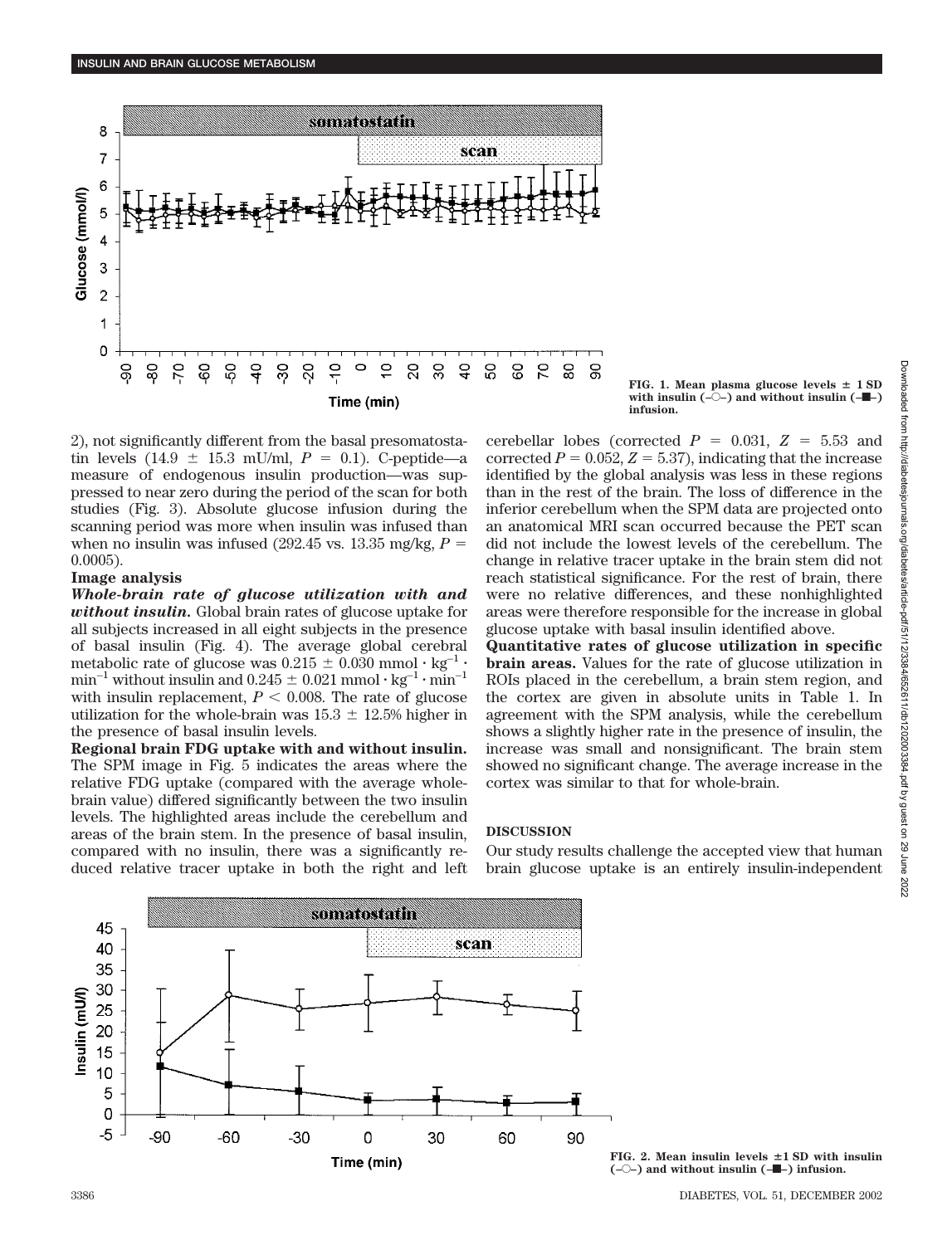

**FIG. 3. Mean C-peptide levels 1 SD with insulin**  $(-\Box)$  and without insulin  $(-\Box)$  infusion.

process. Instead, our data suggest that there is a significant element of brain glucose uptake that is insulin sensitive, with a dose-response curve that is shifted well to the left of dose-response curves for other insulin-sensitive tissues, such as muscle or liver. Previous studies have demonstrated no change in rate of brain glucose metabolism in response to elevations of circulating insulin above the basal (fasting) range (19,22). Our data, examining the effect of basal insulin replacement during somatostatin infusion, show that brain glucose uptake is however partially insulin sensitive, as there was a significant reduction in global brain glucose uptake when circulating insulin levels were reduced below this. Coupled with the published data showing no effect of increasing circulating insulin above fasting levels, we can infer that brain glucose metabolism is maximally stimulated at these fasting insulin concentrations. The magnitude of the effect may not seem large, but this is because it is superimposed on a background of insulin-independent brain glucose uptake. A 15% increase in brain glucose uptake secondary to insulin stimulation may have clinical significance.

One other study in the recent literature that has sought to examine the effects of basal insulin concentrations on

brain glucose metabolism failed to find an effect (31). The study protocol was very different from ours, using 1H magnetic resonance spectroscopy. It was required to be performed at hyperglycemia and always with the insulin withdrawn state first. Hyperglycemia may have elevated glucose uptake by mass action, masking the effect of the change in insulin. Furthermore, in PET studies, first scans are associated with an  $~6\%$  increase in measured global brain glucose uptake, an order effect attributed to anxiety and slightly elevated catecholamine levels (22). It is possible that a similar effect might occur with MRI.

Our study used FDG-PET to trace brain glucose uptake. FDG traces glucose uptake into cells and its subsequent phosphorylation but then does not continue along the glucose metabolic pathway. Indeed this is integral to its performance in PET measurements of glucose uptake, which are based on the accumulation of the FDG in the cells. However, we cannot draw any conclusions about the fate of the insulin-stimulated glucose uptake we observed using FDG. It can be assumed that the increased uptake is brought about by recruitment of glucose transporters to the plasma membrane of cells within the brain. If this is a direct effect of the insulin, then the partially insulin-



**FIG. 4. Scatter plot of global brain glucose uptake with and without insulin infusion.**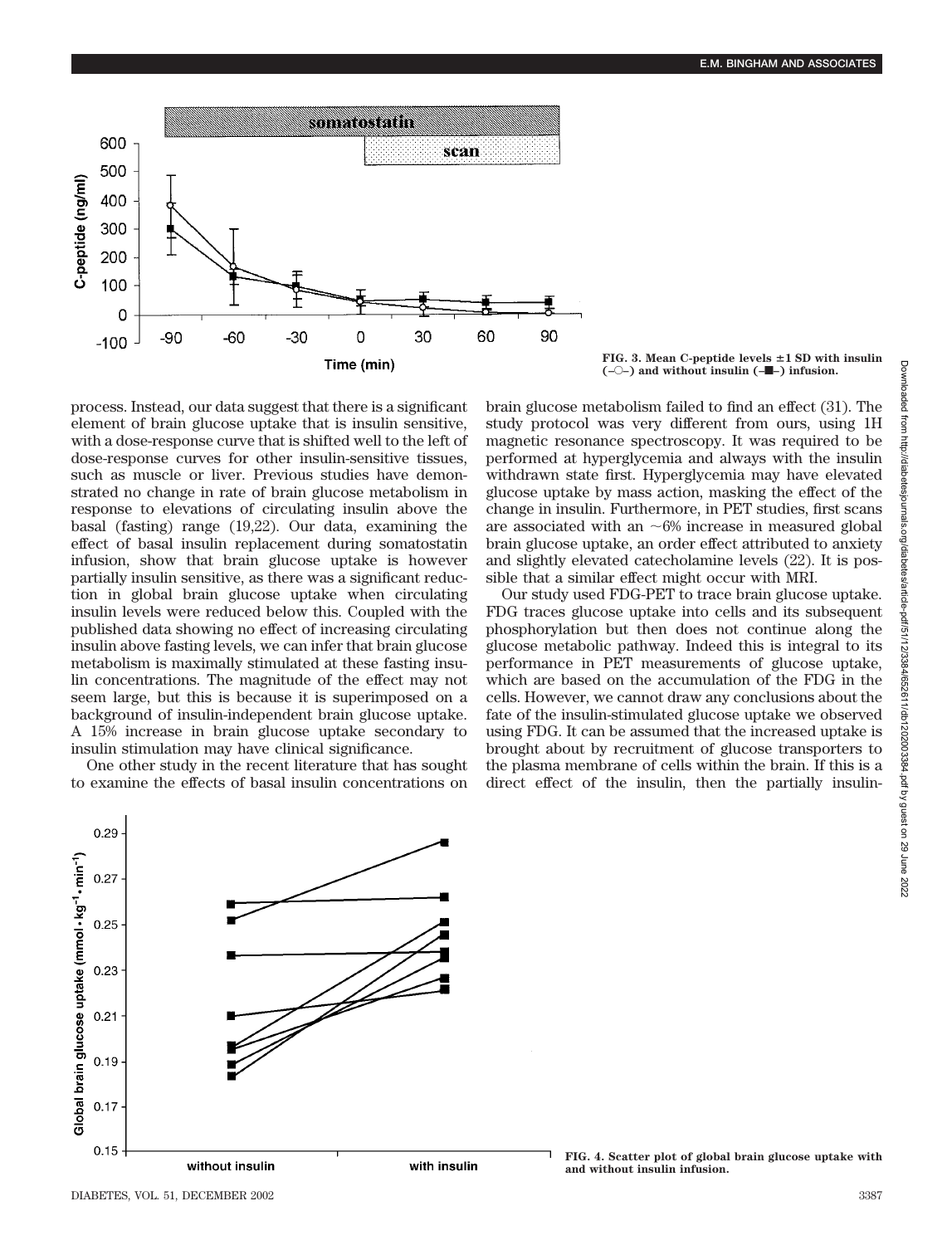#### TABLE 1

Region of interest values for brain glucose uptake

|                           | Glucose uptake $(mmol \cdot kg^{-1} \cdot min^{-1})$ |                |             |                   |          |
|---------------------------|------------------------------------------------------|----------------|-------------|-------------------|----------|
|                           | No insulin                                           | <b>Insulin</b> | Difference  | Difference $(\%)$ |          |
| Whole-brain (from Patlak) | 0.214963                                             | 0.245278       | 0.030315    | 15.28             | $0.008*$ |
| Cerebellum (from ratio)   | 0.231353                                             | 0.230212       | $-0.001141$ | $-0.49$           | 0.948    |
| Brainstem (from ratio)    | 0.169826                                             | 0.185892       | 0.016066    | 9.46              | 0.178    |
| Cortex (from Patlak)      | 0.278883                                             | 0.3158752      | 0.036992    | 14.71             | $0.014*$ |

\*Significant.

sensitive GLUT1, the major transporter of glial cells, may be largely responsible (32) because the principle neuronal transporter GLUT3 is considered insulin insensitive. The glucose may then be converted into lactate for neuronal use (33,34) or be converted into glycogen (35). The debate as to whether the neuronal energy requirements are fulfilled by glial-supplied lactate (33,34) or glucose (36,37) continues and cannot be determined from our study design. In contrast to the glucose transporters, insulin receptors in the brain are widely distributed on neurons and glial (38). While in culture, glial cells respond to insulin by stimulation of glucose uptake (39,40); the neuronal response to insulin is stimulation of neurotransmitter release (41), so it is possible that the increased glucose uptake we observe is secondary to neuronal activation by insulin. In any event, the net effect of insulin in our study remains an increase in brain glucose uptake, whatever the ultimate fate of the glucose.

Other possible explanations for the decrease in global brain glucose uptake with removal of basal insulin must be considered. An increase in nonglucose substrates for cerebral metabolism during somatostatin infusion, suppressed by insulin replacement, might explain our data, as the brain can use lactate or 3-OH-hydroxybutyrate as a metabolic fuel. However, published data suggest that somatostatin infusion, as used here, is unlikely to have resulted in sufficient plasma concentrations of either, as lactate does not increase significantly and the increase in plasma ketone concentration is much lower than any used to show physiological effects on brain function (42). Any alteration in insulin antagonist hormones induced by somatostatin would be equal in both groups and, as such, unlikely to account for our findings. There is also no reason to suppose that somatostatin would alter the lumped constant used to calculate glucose uptake rates from FDG data, but in any event, the effect would have been the same in both groups.

Might the insulin replacement or the somatostatin infusion be altering cerebral blood flow? Previous PET studies using labeled water (19,22) have shown no effect of increased insulin levels on this. In any event, even moderate changes in blood flow have not been shown to affect



**FIG. 5. Statistical parametric map of raw brain image data showing statistically significant differences in regional tracer uptake with and without insulin infusion.**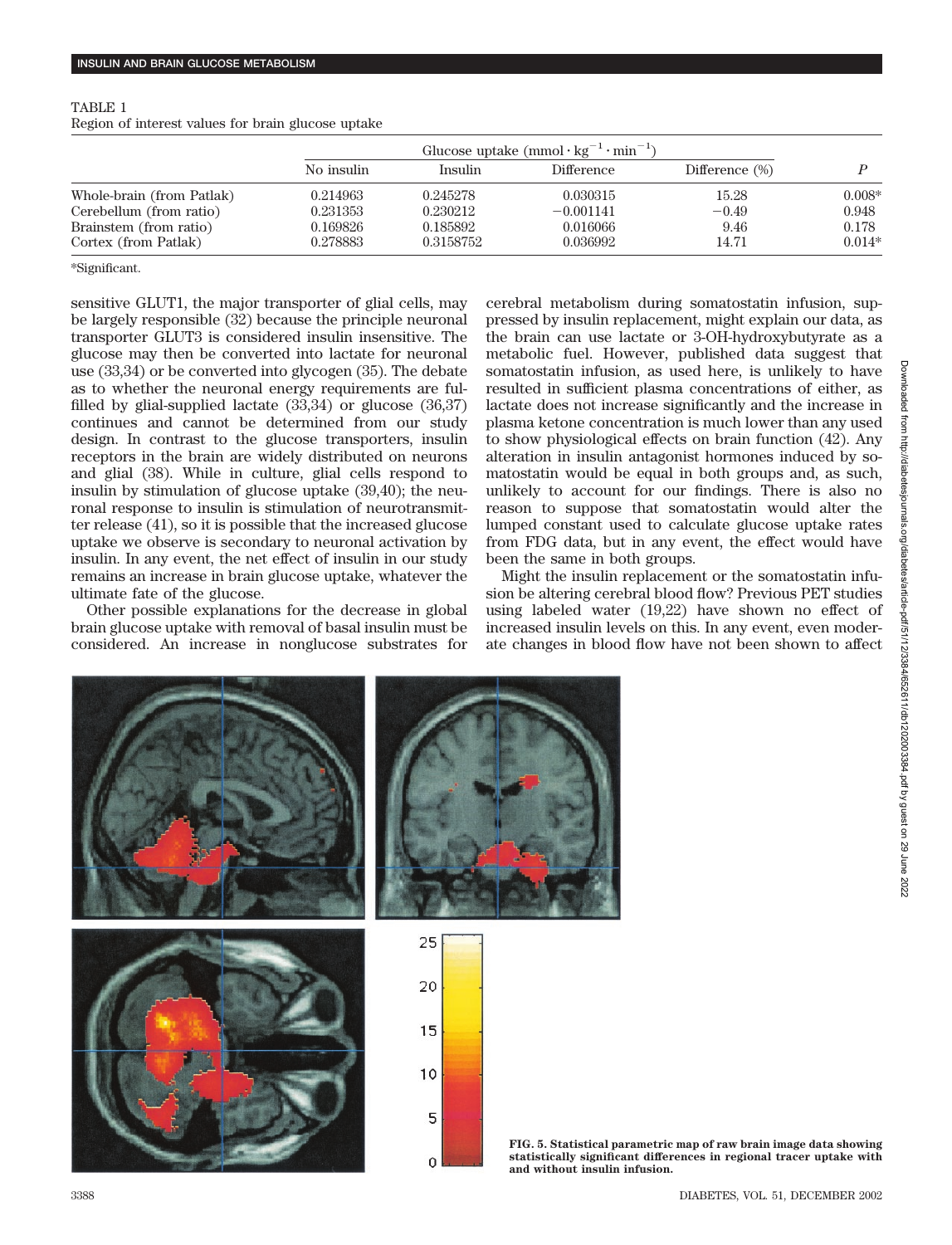tracer uptake (43). Somatostatin was present for both studies and it has a very limited ability to cross the blood-brain barrier. Animal data shows that the direct effect of somatostatin on cerebral vasculature is vasoconstriction (44) and thus it is unlikely to be the explanation for the difference in brain glucose uptake.

Parenthetically, it should be noted that the difference in plasma glucose levels during the somatostatin alone infusion could not account for our findings. The lumped constant used to describe the ratio between transport and phosphorylation of glucose and its tracer is insensitive to small changes in plasma glucose and the analysis of the PET data accounts for the ambient plasma glucose. To be certain, we reanalyzed our data using only the first 60 min, when plasma glucose was not different between the studies (data not shown) and found exactly the same effect. The amount of glucose infused to maintain plasma glucose at 5 mmol/l was significantly higher when insulin was infused. There is no evidence that this would have an effect on brain glucose uptake (19,22).

The effects of peripheral insulin in brain in vivo may be expected to be modest because of limited access to the intracerebral insulin receptors. In vivo, insulin can access the brain cells both via the cerebrospinal fluid reached through regions of deficiency in the blood-brain barrier (8), and directly through the blood-brain barrier elsewhere via specific insulin receptors that can act as transporters (12). These have recently been demonstrated to be saturable at modest insulin levels (10) that may limit the effect of increased insulin levels on brain glucose utilization. In addition, studies of insulin kinetics from plasma to cerebrospinal fluid (CSF) (11) have shown that increments in plasma insulin are only followed by increases in CSF insulin 60–150 min later, so a longer run-in period may have given us more dramatic effects. Any regional differences in insulin uptake (45) are unlikely to explain the regional differences in glucose uptake seen.

Our regional data are at first glance surprising, showing a lesser effect of basal insulin replacement in brain regions with the highest densities of insulin receptors. Either glucose metabolism in these, phylogenetically older, brain regions is relatively insulin independent or, as we did not remove insulin entirely from the circulation, glucose uptake was already maximally stimulated, even at the very low insulin levels of our somatostatin and saline infusions. The possible importance of an effect of insulin on brain glucose uptake, which is maximal at normal fasting insulin levels but which is reduced as insulin levels decrease to near zero as might be seen during starvation, are potentially logical. In normal health with adequate nutrition, glucose supply to the brain is the first priority. If, during extreme fasting, glucose supply is becoming critical, it may be that even the brain has to accept a reduced glucose uptake. The regional differences in insulin sensitivity would support maintained glucose supply to areas of the brain critical to homeostasis and immediate survival, i.e., brain stem and cerebellum (46), while permitting reduced glucose supply to the cortex. Additionally it may be that some areas of the brain are more able to use alternative substrates or glucose stores during periods of fasting, explaining the regional differences seen.

Of further interest is the possible existence of cerebral

brain insulin resistance. Whole-body insulin resistance has recently been linked in epidemiological studies with increased risk of cortical dysfunction (47) and the rising prominence of insulin-resistance syndromes in disease (48) makes this an important area for further study.

In conclusion, we have shown that insulin does have a significant effect on global brain glucose metabolism and that this effect is mainly in the cerebral cortex. This may be either a direct effect of insulin stimulating glucose uptake and metabolism, as in peripheral tissues, or an indirect effect achieved via insulin-stimulated neuronal activation with secondary increment in cell glucose metabolism. Either way, the data show that insulin can access the insulin receptors of the brain and have a metabolic effect on the brain, which may be maximal at basal (fasting) circulating insulin concentrations. These data give us a tool for the further investigation of brain glucose metabolism in health and disease.

#### **ACKNOWLEDGMENTS**

This study was supported by the Wellcome Trust, the BUPA/RCP Fellowship (to E.M.B), and the Juvenile Diabetes Research Foundation (to A.P.).

We thank the staff of the Clinical PET center at St. Thomas' Hospital London, especially the radiochemist, Julie Sutcliffe-Goulden, the senior radiographer, Bernadette Cronin, and the data network manager, Edward Somer. We also thank our research nurse, Helen Reid, who was funded by the Juvenile Diabetes Foundation International. We also acknowledge the help of Jenny Jones of DSL Laboratories, who measured the insulin and C-peptide samples.

#### **REFERENCES**

- 1. Fruewald-Schultes B, Kern W, Deininger E, Wellhoener P, Kerner W, Born J, Fehm HL, Peters A: Protective effect of insulin against hypoglycaemia associated counterregulatory failure. *J Clin Endo Metab* 84:1551–1557, 1999
- 2. Davis M, Mellman M, Shamoon H: Physiologic hyperinsulinemia enhances counterregulatory hormone responses to hypoglycaemia in IDDM. *J Clin Endo Metab* 76:1383–1385, 1993
- 3. Rodin J, Wack J, Ferrennini E, DeFronzo RA: Effect of insulin and glucose on feeding behaviour. *Metabolism* 34:826–831, 1985
- 4. Debons AF, Krimsky I, From A: A direct action of insulin on the hypothalamic satiety center. *Am J Physiol* 219:938–943, 1970
- 5. Kern W, Kerner W, Pietrowsky R, Fehm HL, Born J: Effects of insulin and hypoglycaemia on the auditory brain stem response in humans. *J Neurophysiol* 72:678–683, 1994
- 6. Hopkins DF, Williams G: Insulin receptors are widely distributed in human brain and bind human and porcine insulin with equal affinity. *Diabet Med* 14:1044–1050, 1997
- 7. Clarke DW, Mudd L, Boyd FT, Fields M, Raizada MK: Insulin is released from rat brain neuronal cells in culture. *J Neurochem* 47:831–836
- 8. Van Houten M, Posner BI, Kopriwa BM, Brawer JR: Insulin binding sites in the rat brain: in vivo localisation to the circumventricular organs by quantitative autoradiography. *Endocrinology* 105:666–673, 1979
- 9. Steffens AB, Scheurink AJW, Porte D, Woods SC: Penetration of peripheral glucose and insulin into the cerebrospinal fluid in rats. *Am J Physiol* 255:R200–R204, 1988
- 10. Banks WA, Jaspan JB, Huang W, Kastin AJ: Transport of insulin across the blood brain barrier: saturability at euglycaemic doses of insulin. *Peptides* 18:1423–1429, 1997
- 11. Schwartz MW, Sipols A, Kahn SE, Lattemann DF, Taborsky GJ, Bergamn RN, Woods SC, Porte D: Kinetics and specificity of insulin uptake from plasma into cerebrospinal fluid. *Am J Physiol* 259:E378–E383, 1990
- 12. Pardridge WM, Eisenberg J, Yang J: Human blood brain barrier insulin receptor. *J Neurochem* 44:1771–1778, 1985
- 13. Brant AM, Jess TJ, Milligan G, Brown CM, Gould GW: Immunlogical